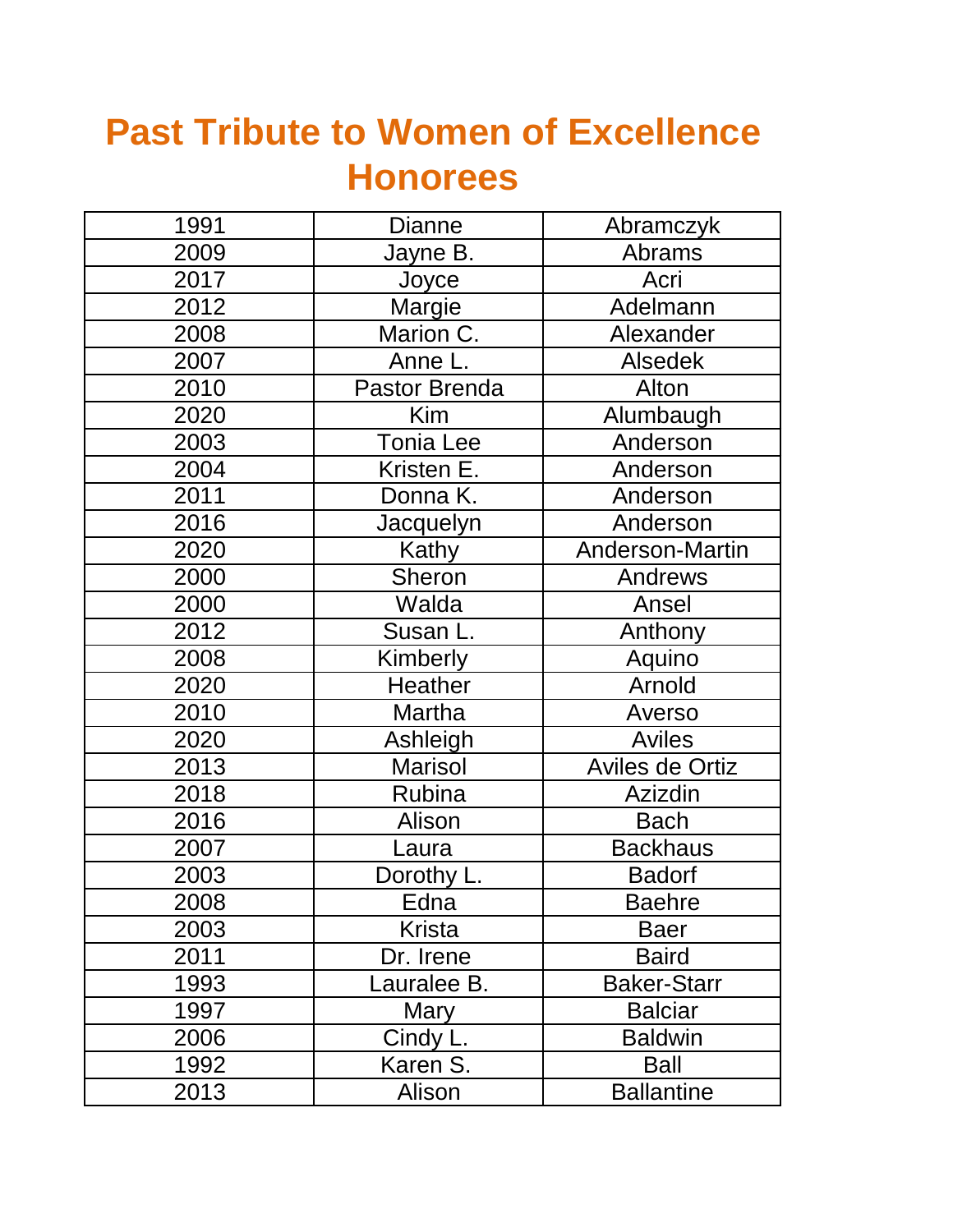| 2016 | Gretchen        | <b>Ballard</b>       |
|------|-----------------|----------------------|
| 2007 | Margaret        | <b>Barajas</b>       |
| 2007 | Elizabeth       | <b>Barnett</b>       |
| 2013 | Cate            | <b>Barron</b>        |
| 2017 | Jorja           | <b>Barton</b>        |
| 2012 | <b>Sherry</b>   | <b>Baskin</b>        |
| 2000 | Lillian         | <b>Bates</b>         |
| 2013 | Elizabeth       | <b>Bates</b>         |
| 2015 | Van             | <b>Baum</b>          |
| 1993 | Leta M.         | <b>Beam</b>          |
| 2001 | Sharia          | <b>Benn</b>          |
| 1999 | <b>Stacy</b>    | <b>Benson</b>        |
| 2017 | Lisa            | <b>Benzie</b>        |
| 2003 | Nancy           | <b>Besch</b>         |
| 1997 | Susan           | <b>Betz Dittmann</b> |
| 2011 | Janice          | <b>Black</b>         |
| 2005 | Danette K.      | <b>Blank</b>         |
| 1995 | Barbara G.      | <b>Blyth</b>         |
| 2019 | Rebecca K.      | <b>Boehmer</b>       |
| 2020 | Melissa         | <b>Boltz</b>         |
| 1998 | Cathy A.        | <b>Bona</b>          |
| 1997 | Joyce           | <b>Book</b>          |
| 2014 | Sheilah         | <b>Borne</b>         |
| 2020 | Judy            | <b>Bortz</b>         |
| 1999 | Patricia M.     | <b>Bosma</b>         |
| 2007 | Julie           | <b>Botel</b>         |
| 2013 | Marilyn         | <b>Bowers</b>        |
| 2014 | <b>Barbara</b>  | <b>Bowker</b>        |
| 2019 | Terri           | <b>Bowling</b>       |
| 2012 | Catherine       | Boyle, Esq.          |
| 1990 | Marcia V.       | <b>Breinich</b>      |
| 2015 | <b>Kelly</b>    | <b>Brennan</b>       |
| 2016 | <b>Brittany</b> | <b>Brock</b>         |
| 2007 | Gladys M.       | <b>Brown</b>         |
| 2018 | Crystal         | <b>Brown</b>         |
| 2018 | Tiffany         | <b>Brown</b>         |
| 2009 | Felicia L.      | Brown-Haywood        |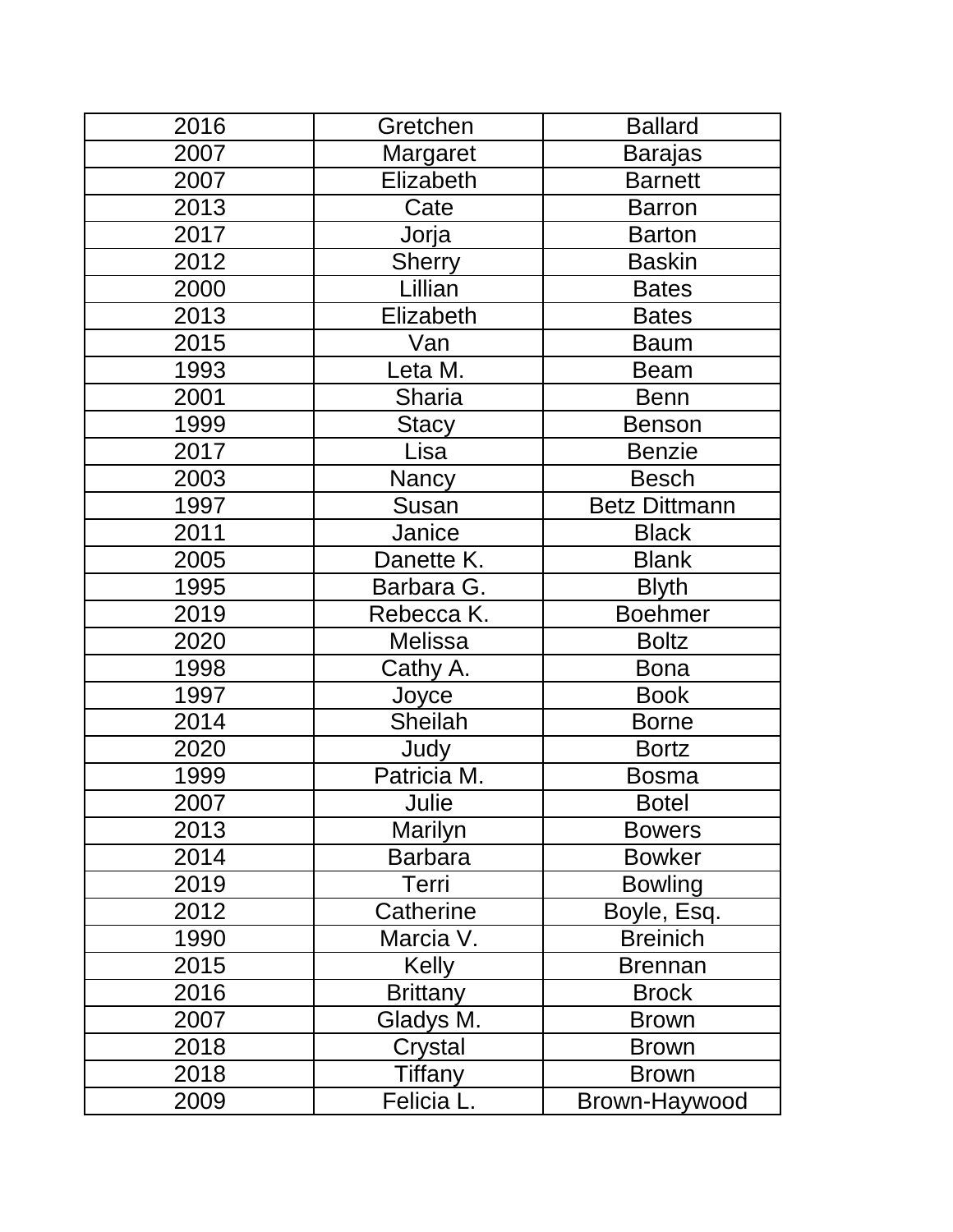| 2004 | Susan E.             | <b>Bruce</b>          |
|------|----------------------|-----------------------|
| 2005 | Patricia A.          | <b>Bucek</b>          |
| 2020 | lvy R.               | <b>Buchan</b>         |
| 2007 | Lori                 | <b>Buffington</b>     |
| 2012 | <b>B.</b> Jeanine    | <b>Buford</b>         |
| 2000 | Roxann L.            | <b>Burke</b>          |
| 2005 | Jane F.              | <b>Burke</b>          |
| 2010 | Tamara L.            | <b>Burket</b>         |
| 2011 | Paula                | <b>Bussard</b>        |
| 1990 | Carolyn A.           | <b>Butera</b>         |
| 2000 | Tanya L.             | <b>Butler</b>         |
| 2019 | Gillian              | <b>Byerly</b>         |
| 1998 | Joanna M.            | Cain                  |
| 2005 | Tracey E.            | Calhoun               |
| 2018 | Patricia B.          | Cameron               |
| 1997 | Michele P.           | Campbell              |
| 1997 | Ann $\overline{M}$ . | Carls                 |
| 1992 | Tita                 | Carlson               |
| 2005 | Deborah J.           | Cernugel              |
| 2009 | Jennifer A.          | Chambers, M.D.        |
| 1990 | Donna M.             | Cheatham              |
| 2015 | Dana                 | Chilson, Esq.         |
| 2004 | Suzanne              | <b>Chrisemer</b>      |
| 2000 | Rebecca              | <b>Christoff</b>      |
| 2016 | Dr. Cynthia          | Chuang                |
| 2018 | Mary Ann             | Claraval              |
| 2013 | Lori                 | <b>Clark Robinson</b> |
| 2003 | Carol P.             | <b>Cocheres</b>       |
| 2016 | Julia                | Coelho                |
| 2003 | Deb                  | Cohen                 |
| 2008 | Kimberly             | Colonna               |
| 2015 | <b>Jimetta</b>       | Colston               |
| 2018 | Diana                | Cooney                |
| 2006 | Jewel                | Cooper                |
| 1999 | Lois B.              | Copeland              |
| 2016 | Dr. Carol            | <b>Corlett Howard</b> |
| 2000 | Cyndy                | Cosner                |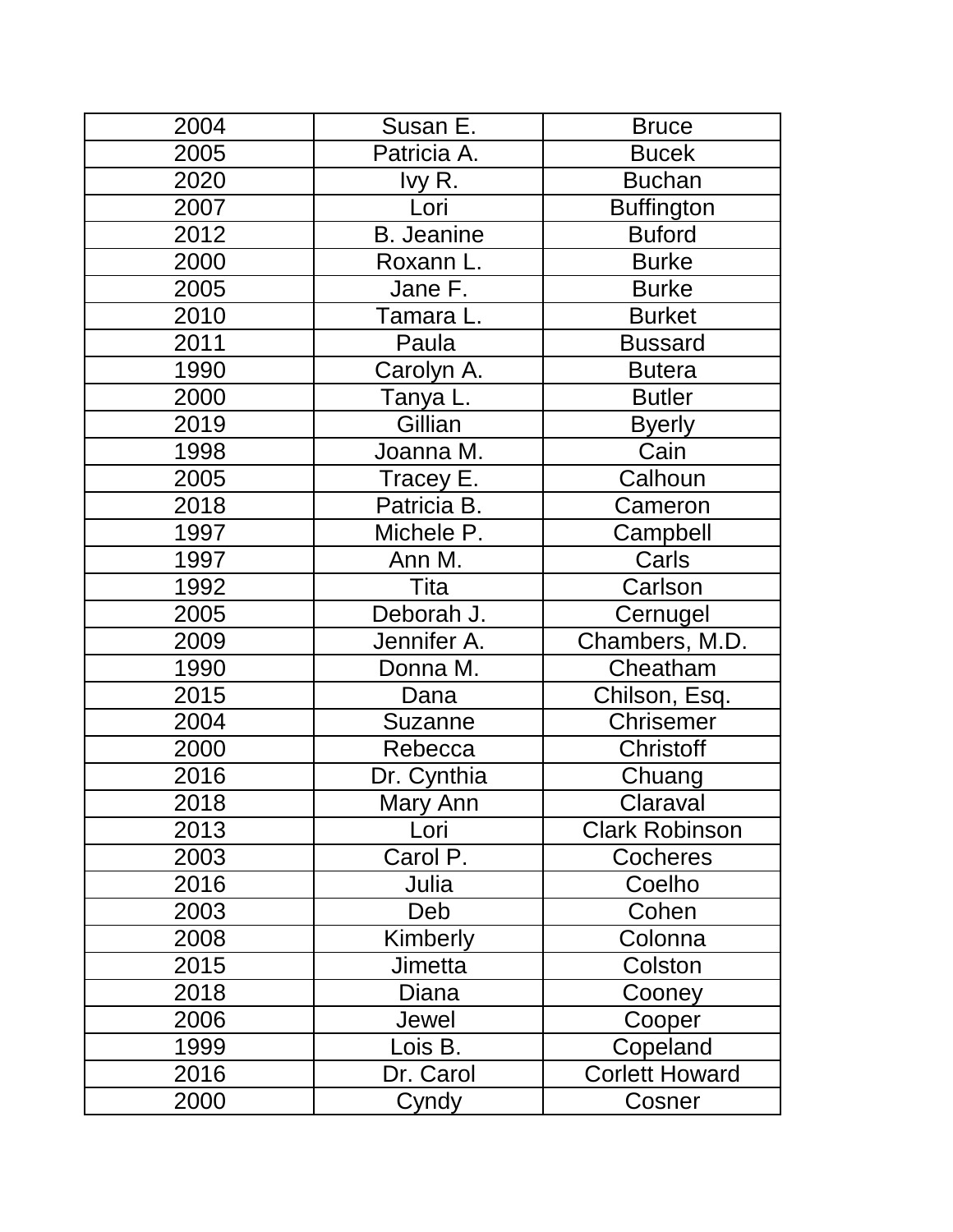| 2012 | Debra           | Cotter                |
|------|-----------------|-----------------------|
| 2018 | Kimberly        | Craig                 |
| 2008 | <b>Diane</b>    | Crawford              |
| 1991 | Helen           | Cremonesi             |
| 1994 | Virginia L.     | Crews                 |
| 2015 | Ruth            | Cruz                  |
| 2003 | Sandy           | Cullen                |
| 2019 | Karen S.        | Cullings              |
| 2004 | Deborah E.      | Curcillo              |
| 2011 | Olivia          | Curcillo              |
| 2018 | Marsha R.       | <b>Curry-Banks</b>    |
| 2015 | Renee           | Custer                |
| 2020 | Kera G.         | <b>Daily</b>          |
| 2019 | Audrey          | Daly                  |
| 2011 | Gail M.         | D'Angelo              |
| 2006 | <b>MyNgoc</b>   | Dang-Nguyen           |
| 2015 | <b>Shamaine</b> | Daniels, Esq.         |
| 2010 | <b>Barbara</b>  | Darkes, Esq.          |
| 1996 | Fay A.          | Dautrich              |
| 2001 | Martha          | Davenport             |
| 1991 | Marcella        | Davidson              |
| 2006 | Donna           | Davidson              |
| 1998 | Susan L.        | <b>Davies</b>         |
| 2010 | Deborah C.      | Davis, DSW            |
| 1997 | Margaret E.     | <b>Davitt</b>         |
| 2004 | Jennifer I      | Delaye                |
| 2013 | Cheryl          | Dellasega             |
| 2020 | Erin P.         | <b>Deller</b>         |
| 2015 | Margaret        | Delmonico             |
| 2009 | Sheryl M.       | <b>Delozier</b>       |
| 2004 | Debra           | <b>Denison Cantor</b> |
| 1991 | Donna           | Dentler               |
| 2004 | Nancy           | <b>Dering Martin</b>  |
| 1995 | Susan M.        | <b>Derk</b>           |
| 2008 | <b>Brenda</b>   | Dersham               |
| 2014 | Alison          | Detar, CPSM           |
| 2007 | Shaashawn       | Dial                  |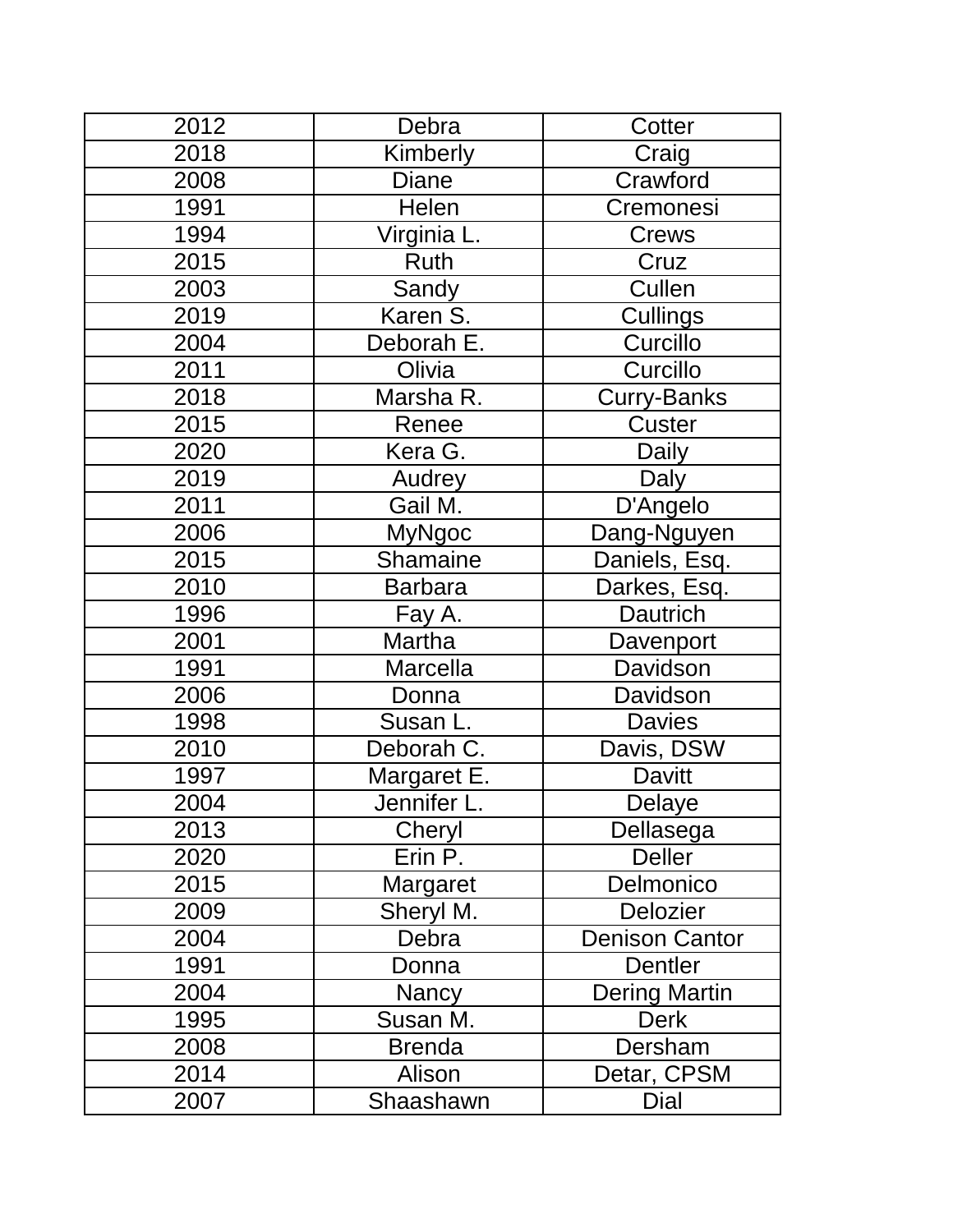| 2016 | Linda           | <b>Dietzel</b>         |
|------|-----------------|------------------------|
| 1991 | Vivian L.       | <b>Diggs</b>           |
| 2008 | Lynne           | <b>Dillard</b>         |
| 2012 | <b>Judith</b>   | <b>Dillon</b>          |
| 2018 | Maria           | DiSanto                |
| 2012 | Oralia Garcia   | Dominic, PhD           |
| 2017 | Jeanne          | Donlevy Arnold         |
| 1993 | Elizabeth       | Dougherty              |
| 2012 | Joy B.          | Dougherty              |
| 2018 | Marilyn         | <b>Dowling</b>         |
| 1991 | Arlene M.       | <b>Doyle</b>           |
| 2013 | Jennifer J.     | Doyle                  |
| 2004 | Barbara L.      | <b>Dubs</b>            |
| 2010 | Elizabeth A.    | Dum                    |
| 1992 | Esther C.       | <b>Dundore</b>         |
| 2015 | Dr. Eleanor     | Dunham                 |
| 2010 | Nancy           | Durborow               |
| 2020 | <b>Sue</b>      | <b>Durborrow</b>       |
| 2006 | Jena Yvette     | East                   |
| 2020 | Emily           | <b>Edmunds</b>         |
| 2012 | Juanita         | <b>Edrington-Grant</b> |
| 1994 | Susan A.        | <b>Edwards</b>         |
| 1992 | Barbara L.      | <b>Eisenhart</b>       |
| 1999 | Colleen R.      | Ensinger               |
| 2000 | Camille         | <b>Erice</b>           |
| 2016 | Camille         | Erice                  |
| 2010 | <b>Nancy</b>    | Eshelman               |
| 2015 | <b>Jennifer</b> | <b>Esser</b>           |
| 1994 | Janice L.       | <b>Esworthy</b>        |
| 2013 | Susan           | <b>Eveland</b>         |
| 2020 | _ynn G.         | <b>Everhart</b>        |
| 2002 | Lori            | Fair                   |
| 2018 | Janet           | Fararo                 |
| 1998 | Cindy           | Farkas                 |
| 1997 | Sherri L.       | Farr                   |
| 1997 | Deborah         | Faucette               |
| 1995 | Ruth            | Fetterhoff             |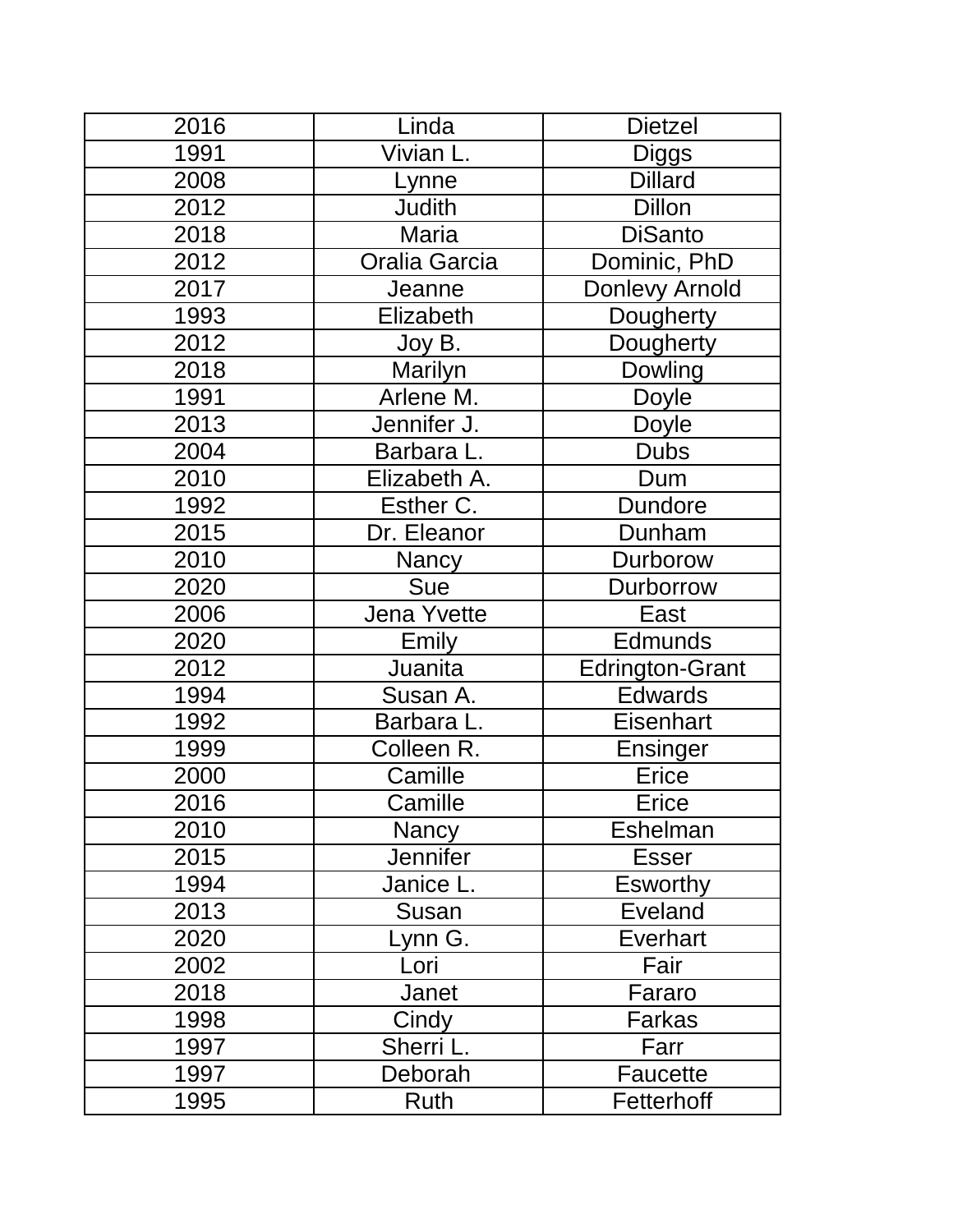| 2020 | Sara               | Firestone             |
|------|--------------------|-----------------------|
| 1995 | Jan                | Fletcher              |
| 2013 | Amy                | Foerster              |
| 2018 | Carolyn            | Fogle                 |
| 1998 | Mary Jane          | Forbes                |
| 2005 | Carole             | <b>Forker Gibbons</b> |
| 2018 | Asheleigh          | Forsburg              |
| 1992 | Betty C.           | Fortner               |
| 2007 | Constance B.       | Foster                |
| 2018 | Constance B.       | Foster                |
| 2010 | Susan              | <b>Fotos</b>          |
| 2011 | Amy                | Fox                   |
| 2011 | Sara F.            | Frailey, P.E.         |
| 2017 | Kimberley          | Frank                 |
| 2019 | Alicia             | <b>Frederick</b>      |
| 1997 | Joyce S.           | Freeman               |
| 2011 | <b>Babette</b>     | Freund                |
| 2012 | Cara Williams      | Fry                   |
| 2017 | <b>Michelle</b>    | Furjanic              |
| 2009 | Patricia L.        | Gadsden               |
| 2008 | <b>Anne Deeter</b> | Gallaher              |
| 2009 | Candy M.           | Gallaher              |
| 2013 | Jennifer K.        | Gallia                |
| 1993 | Eleanor S.         | Gathany               |
| 2016 | Carol              | Gauker                |
| 2001 | Helen              | Gemmill               |
| 1997 | <b>Ida Marie</b>   | Gentzler              |
| 2006 | Lori               | Gerhard               |
| 2014 | <b>Vicki</b>       | Gesford               |
| 1997 | Carolyn            | Gibboney              |
| 1995 | Patricia           | Gingrich              |
| 2002 | Pat                | Gingrich              |
| 1993 | Dorothy Jean       | Gish                  |
| 2012 | Dorothy J.         | Gish, Ph.D.           |
| 1995 | Victoria           | Gittlen               |
| 2002 | <b>Michelle</b>    | Gloeckler             |
| 2019 | <b>Bonnie</b>      | Goble                 |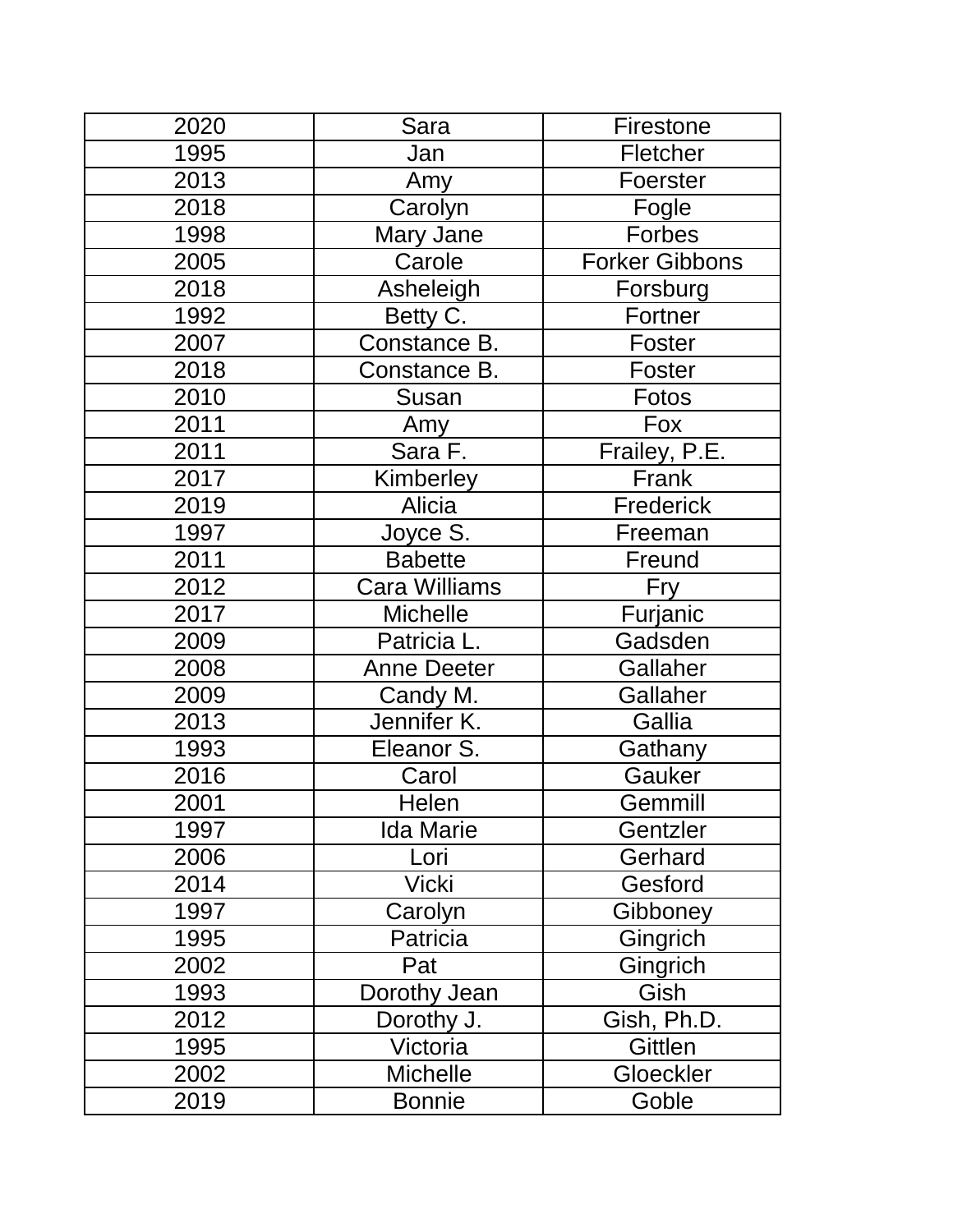| 2008 | Nelly T.               | Gomez              |
|------|------------------------|--------------------|
| 2000 | OiYun                  | Gonzalez           |
| 1990 | Beverly A.             | Good               |
| 2010 | Helena V.              | Gordon             |
| 2014 | Ann                    | <b>Gormley</b>     |
| 1992 | Rachelle H.            | Goto               |
| 2010 | Monica A.              | Gould, MBA, CMC    |
| 2010 | Jean J.                | Grandon            |
| 2016 | Suzanne                | Graney             |
| 2009 | Carol                  | <b>Green Rossi</b> |
| 2007 | Barbara B.             | Greenlee           |
| 1995 | Cindy L.               | <b>Gress</b>       |
| 2014 | <b>Major Elizabeth</b> | Griner             |
| 2000 | <b>Barbara</b>         | Groce              |
| 2013 | Peggy A.               | Grove              |
| 2016 | Diane C.               | Grove              |
| 2006 | Juanita                | Guise              |
| 1991 | Dorothy                | Guy                |
| 2005 | Nora A.                | Habig              |
| 1992 | Tara B.                | Hafer              |
| 2013 | Amy                    | Hahn               |
| 2004 | Judy G.                | Hample             |
| 1994 | Frances J.             | Handley            |
| 2001 | Ellen J.               | <b>Harles</b>      |
| 2014 | <b>Kristin</b>         | Harper             |
| 2016 | <b>Danielle</b>        | <b>Harper</b>      |
| 1990 | Evelyn S.              | <b>Harris</b>      |
| 2005 | Carol                  | <b>Harris</b>      |
| 2009 | <b>Nicole</b>          | <b>Harris</b>      |
| 2016 | Rogette                | <b>Harris</b>      |
| 2015 | Patricia               | Hart               |
| 2019 | Kyla                   | Harvey             |
| 1999 | <b>Holly</b>           | Hassett            |
| 2001 | <b>Martin</b>          | <b>Haubrich</b>    |
| 1998 | Mary G.                | <b>Heatherly</b>   |
| 2020 | Tricia                 | <b>Heisey</b>      |
| 1998 | Jacqueline J.          | <b>Heisse</b>      |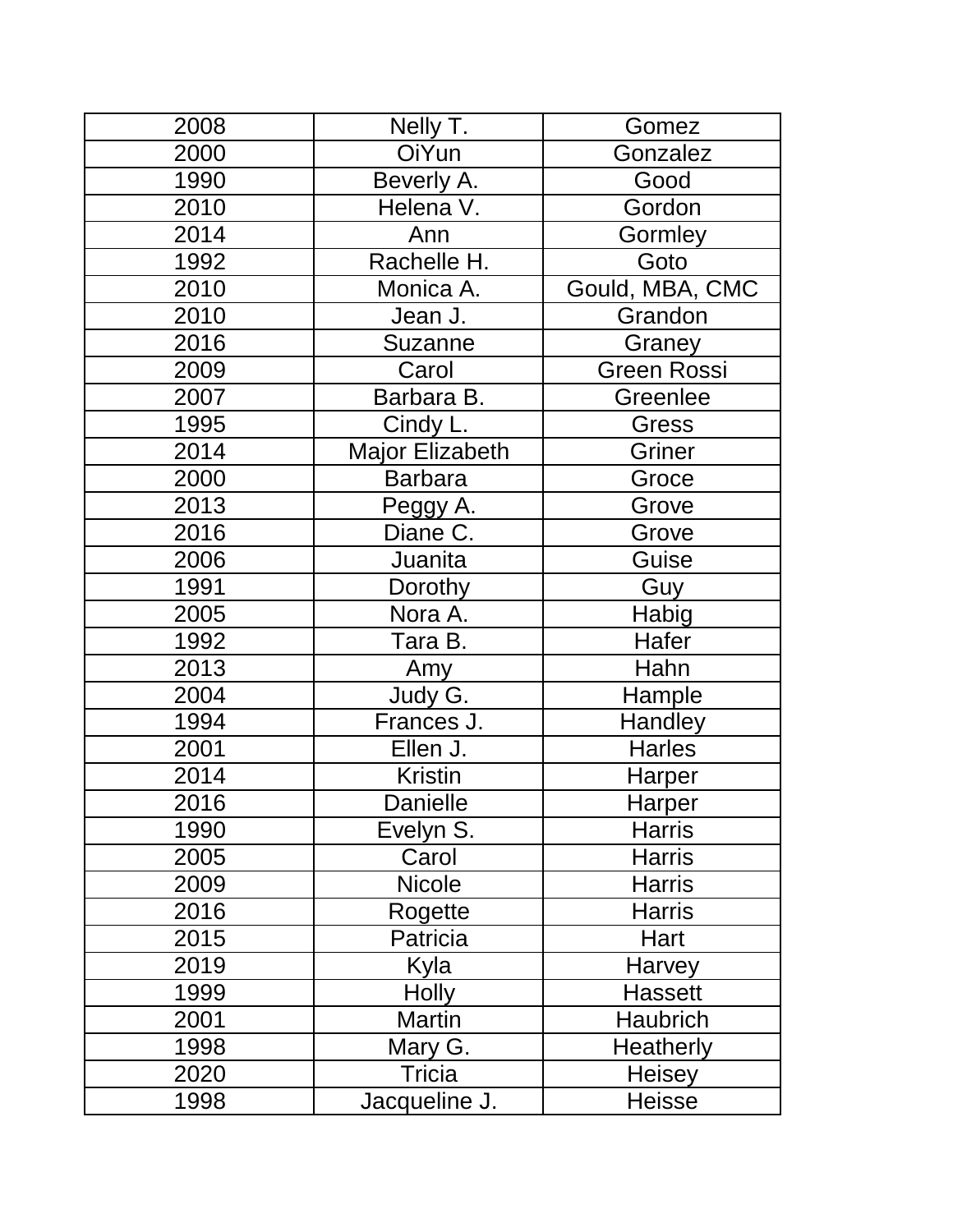| 1990 | Karen E.               | Helfman               |
|------|------------------------|-----------------------|
| 2016 | Amy                    | Helmuth               |
| 2017 | Eileen                 | <b>Hennrikus</b>      |
| 2017 | <b>Melison</b>         | Henson                |
| 2005 | Esmeralda Y.           | <b>Hetrick</b>        |
| 2017 | Patricia               | <b>Higgins</b>        |
| 1993 | Mary E.                | <b>Hill</b>           |
| 1999 | <b>Judy Norris</b>     | <b>Himes</b>          |
| 1995 | Janet P.               | Hoffman               |
| 2009 | Roberta                | Hoffman               |
| 2019 | Cathy                  | Hoke                  |
| 2010 | Robyn                  | Holder                |
| 2016 | <b>Mary Kate</b>       | Holder                |
| 2006 | Renee                  | Holloman              |
| 2004 | Susan                  | <b>Holtry</b>         |
| 2003 | <b>Melissa</b>         | Hoover                |
| 2012 | Shawn                  | <b>Houser</b>         |
| 2013 | <b>Kristen</b>         | Houser                |
| 2012 | Judy                   | <b>Hricak</b>         |
| 1992 | Nellie S.              | <b>Huber</b>          |
| 2001 | Susan                  | <b>Hubley</b>         |
| 2014 | Carlyn                 | <b>Hughes Chulick</b> |
| 2003 | Lisa M.                | <b>Hultquist</b>      |
| 2008 | <b>Betty</b>           | Hungerford            |
| 2019 | Leigh                  | <b>Hurst</b>          |
| 2010 | Patricia A             | Husic                 |
| 1999 | Louise                 | Hutchison             |
| 1994 | Wendy A.               | <b>Hyser</b>          |
| 2019 | Kelsey                 | Ireland               |
| 2014 | Barbara E.             | <b>Jackson</b>        |
| 2015 | Ashlyn                 | <b>Jackson</b>        |
| 1993 | Mary E.                | James                 |
| 1995 | Susan M.               | Jenkin                |
| 2000 | <b>Karen Martin</b>    | Johnson               |
| 2010 | <b>Norah Griffiths</b> | Johnson               |
| 2011 | Amma                   | Johnson               |
| 2020 | Porscha                | Johnson               |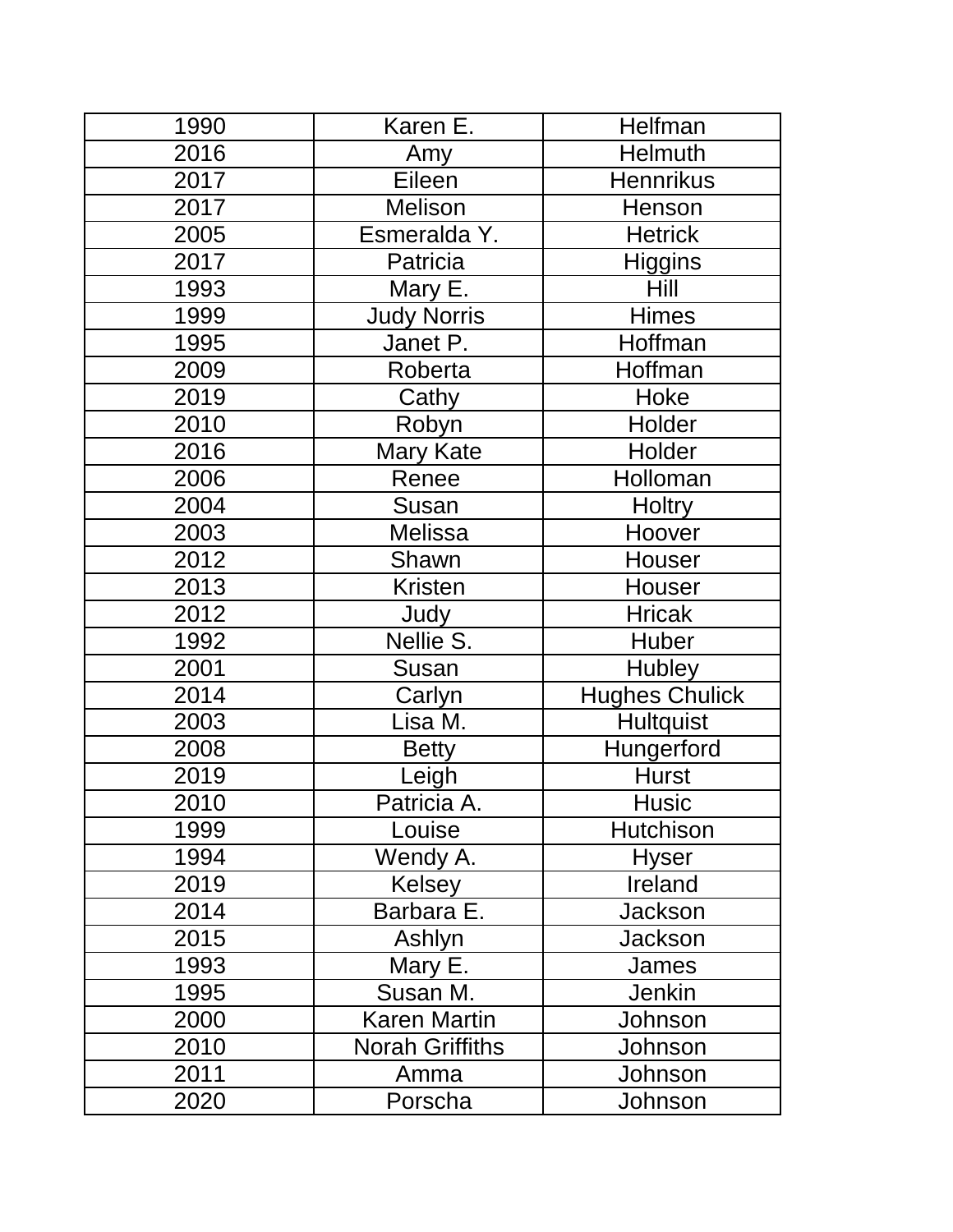| 1999 | Mary C.               | Johnston            |
|------|-----------------------|---------------------|
| 2007 | Suzanne               | Jones               |
| 2014 | Tracey                | Jones               |
| 2018 | Renu                  | Joshi, M.D.         |
| 1996 | Anne H.               | Kanavy              |
| 2012 | Yvette                | Kane                |
| 1999 | Marilynn              | Kanenson            |
| 1994 | Nancy                 | Karlik Surridge     |
| 2000 | Nancy                 | Karlik Surridge     |
| 2007 | Lisa                  | Katterman           |
| 2017 | Kelley E.             | Kaufman             |
| 1993 | Barbara Jo            | Keller              |
| 2014 | <b>Heather</b>        | <b>Kelly</b>        |
| 2007 | Susan                 | <b>Kelly-Dreiss</b> |
| 2019 | <b>Kim Lee</b>        | Kenawell-Hoffecker  |
| 2003 | JJ.                   | Kerr                |
| 2013 | Kandice               | <b>Kerwin Hull</b>  |
| 2002 | <b>Valerie Corbin</b> | Ketchen             |
| 1993 | Joyce L.              | Kieffer             |
| 2007 | Evangelene            | <b>Kimber</b>       |
| 2016 | Regina                | King                |
| 2004 | Janice E.             | Kingsley            |
| 1991 | Alice                 | Kirchner            |
| 2009 | Beth A.               | Klahre              |
| 2017 | <b>Stacy</b>          | Klann               |
| 2011 | <b>Sally</b>          | Klein               |
| 1998 | Debra S.              | <b>Klick</b>        |
| 2000 | Monica                | <b>Kline</b>        |
| 1994 | Lori A.               | <b>Klucker</b>      |
| 2019 | Renae                 | <b>Kluk Kiehl</b>   |
| 2012 | Gretchen              | Knaub               |
| 2005 | Louise A.             | Knight              |
| 2014 | Dr. Sybil             | Knight-Burney       |
| 2016 | Margee                | Kooistra            |
| 2008 | Norriene              | Koozer              |
| 2000 | Elizabeth             | Kopp                |
| 2015 | Kathleen              | Koppenhaver         |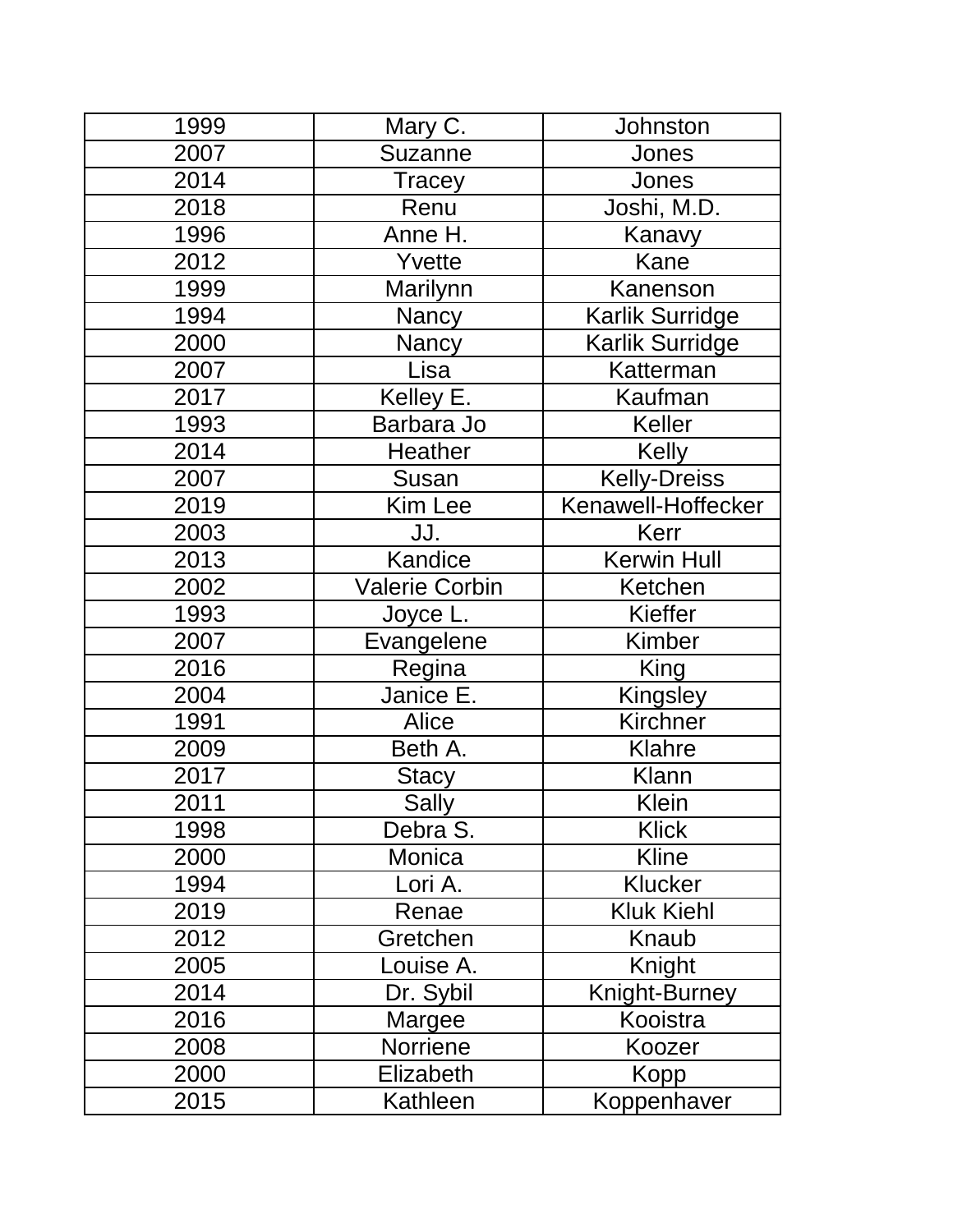| 1998 | Jane            | Koppenheffer        |
|------|-----------------|---------------------|
| 1999 | <b>Bonnie</b>   | Kosman              |
| 2008 | Ruth            | Koup                |
| 1993 | Suzanne G.      | <b>Kranz</b>        |
| 2003 | Linda           | <b>Kreiser</b>      |
| 2016 | Linda           | <b>Kreiser</b>      |
| 2012 | Alma            | <b>Kretzing</b>     |
| 2000 | Philomena       | Krosmisco           |
| 1991 | <b>Nancy</b>    | Kruger              |
| 2002 | <b>Vicki</b>    | <b>Kulina</b>       |
| 2001 | Susan H.        | Kunisky             |
| 2013 | Louise          | <b>Kunkel</b>       |
| 2000 | Katie           | <b>Kunz</b>         |
| 2018 | Ellen           | Kyzer               |
| 2020 | Rhonda          | Laing               |
| 2013 | <b>Dolly</b>    | Lalvani             |
| 2005 | Suzanne P.      | Landis              |
| 1992 | Laura L.        | Landman             |
| 2011 | Sharon          | Lane                |
| 2018 | Autumn          | Lang                |
| 2004 | Amy             | _anger              |
| 1991 | Margaret        | .anshe              |
| 2014 | Liz             | aribee              |
| 2015 | Maureen         | Lathrop             |
| 2017 | Amanda J.       | Lavis               |
| 1992 | June D          | ehr                 |
| 1991 | Amber M.        | Leibig              |
| 2003 | Susan           | Lentz               |
| 2007 | <b>Jennifer</b> | Lentz               |
| 2016 | Tara            | Leo Auchey          |
| 2006 | Cynthia D.      | Lester-Moody        |
| 2011 | Lisa            | wis, MSN, RN, NEW-B |
| 2011 | Janel           | Leymeister          |
| 1998 | Carol A.        | Liberty             |
| 2016 | <b>Kelly</b>    | Lick                |
| 2013 | Angela          | Liddle              |
| 2007 | <b>Kelly</b>    | Lieblein            |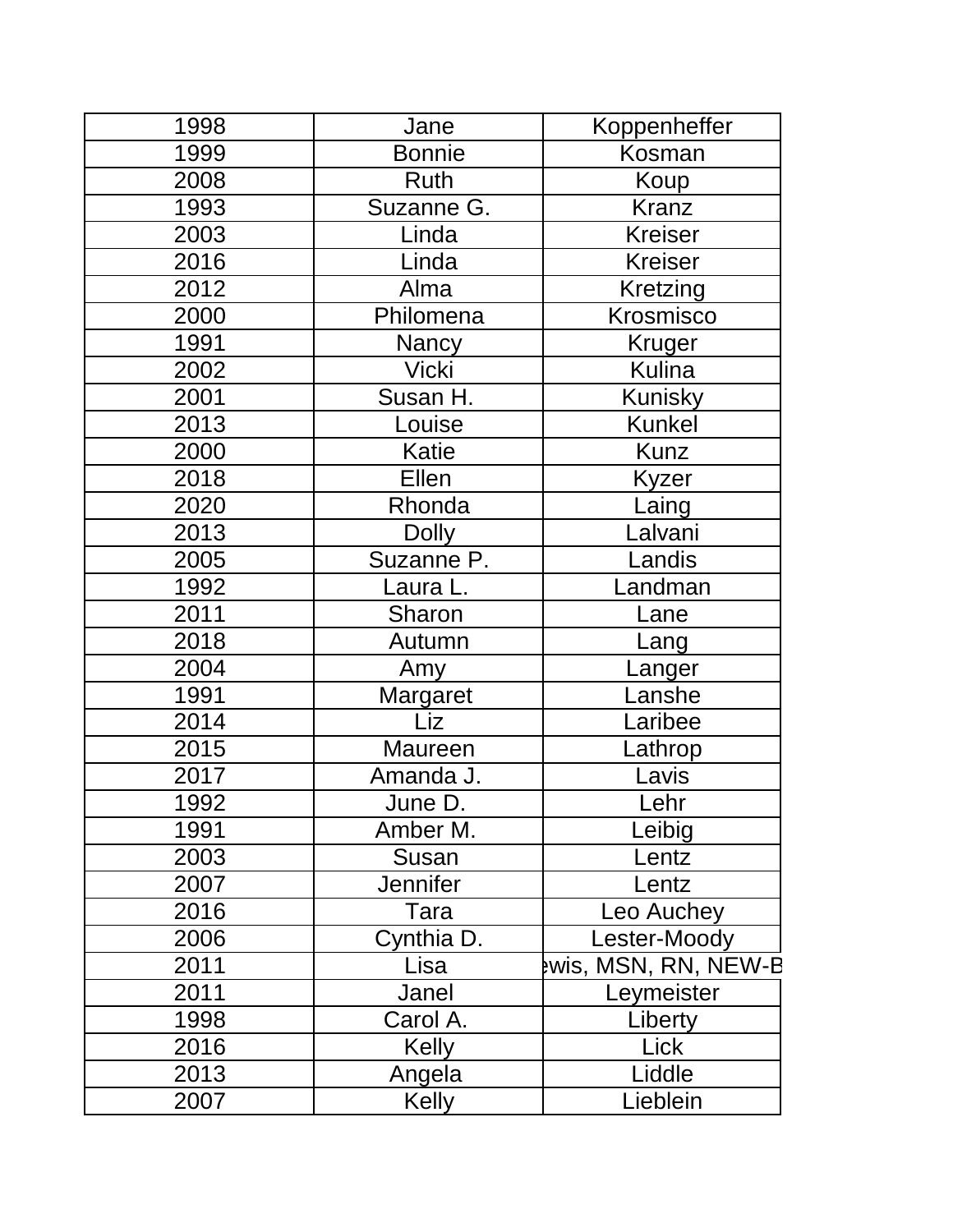| 2010 | Renée             | Lieux               |
|------|-------------------|---------------------|
| 2017 | <b>Kelly</b>      | Light               |
| 1991 | <b>Dolores</b>    | Liptak              |
| 2003 | <b>Dolores</b>    | Liptak              |
| 2012 | Lady              | Lockhart            |
| 1994 | <b>Nina</b>       | Loftin              |
| 1990 | Leah A.           | Longan              |
| 1993 | Elvira            | Lopez Greene        |
| 2017 | Tonya             | Lovelace            |
| 2017 | Parul             | Luthra              |
| 1992 | Lisa A.           | Lutz                |
| 2004 | Yvette R.         | Lynch               |
| 2005 | Lisa M. Z.        | Lyons               |
| 2018 | Claudette         | <b>Mack</b>         |
| 2013 | Victoria          | Madden              |
| 1997 | Jane E.           | <b>Madio</b>        |
| 2020 | Julia             | Mallory             |
| 1994 | Tina              | Manoogian-King      |
| 1994 | Sharon H.         | Manton              |
| 2000 | Sharon            | Marburger           |
| 1996 | Martha H.         | Marland             |
| 2005 | Deb               | <b>Martin</b>       |
| 1993 | Terri A.          | Martini             |
| 2005 | Gloria            | Martin-Payne        |
| 2013 | Una               | <b>Martone</b>      |
| 2019 | <b>Kristen</b>    | <u>Masengarb</u>    |
| 2020 | Shannon           | Mason               |
| 2009 | <b>Shelley</b>    | Mastrella           |
| 2018 | Rachel E.         | <b>Mathias</b>      |
| 2011 | Renee C.          | <b>Mattei Myers</b> |
| 2013 | <b>Sheri</b>      | <b>Matter</b>       |
| 2017 | <b>Michele</b>    | <b>Maxwell</b>      |
| 2001 | Nancy             | May                 |
| 2012 | Meada             | McAllister, MD      |
| 2015 | Dr. Jennifer      | McCall-Hosenfeld    |
| 2018 | <b>Bitsy</b>      | McCann              |
| 2014 | Giuseppina (Pina) | <b>McCarthy</b>     |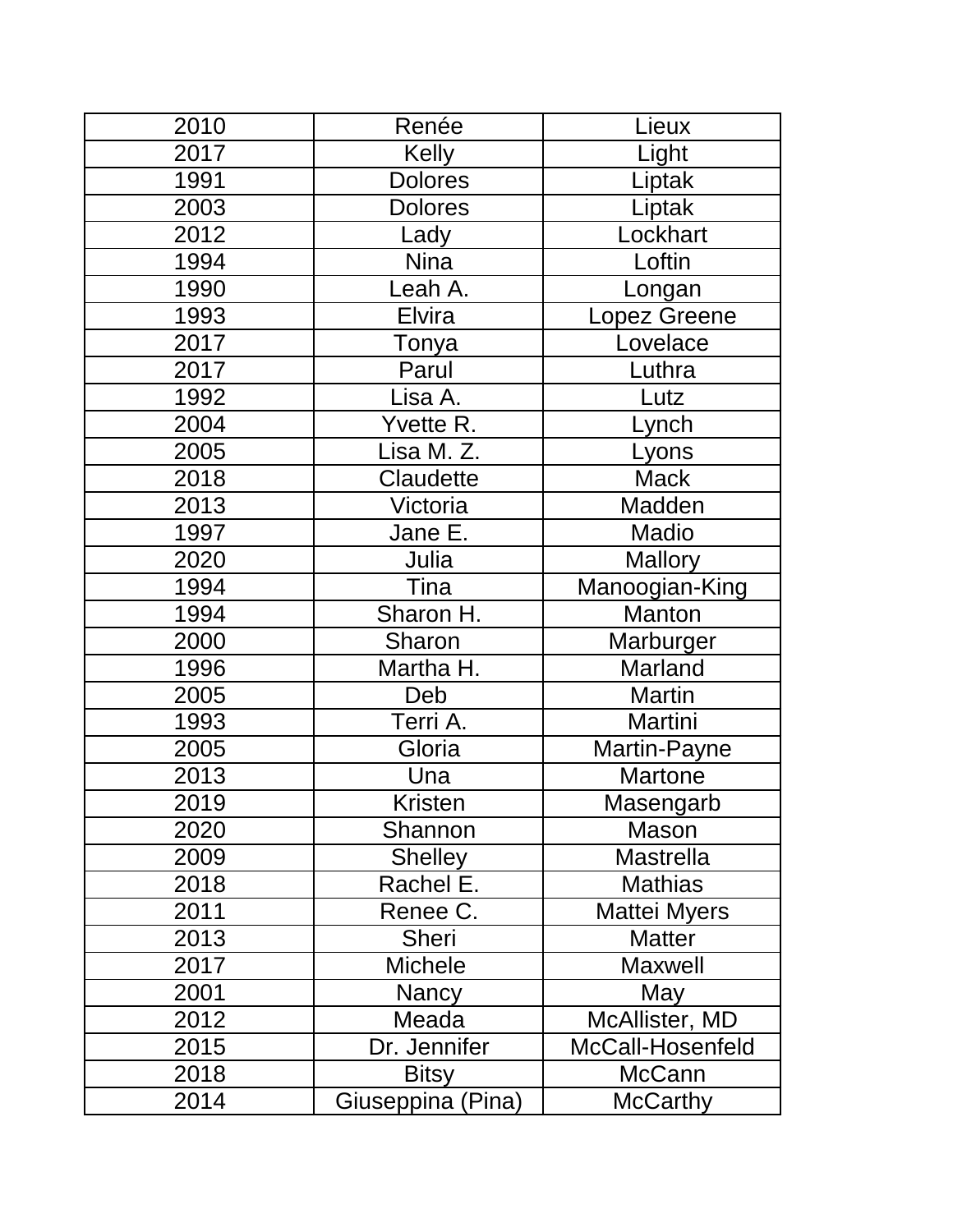| 2014 | Kathryn        | <b>McCorkle</b>      |
|------|----------------|----------------------|
| 2019 | Jude           | <b>McCrea</b>        |
| 1990 | Arlene C.      | <b>McCully</b>       |
| 2020 | <b>Esther</b>  | <b>McGinnis</b>      |
| 2005 | Salli A.       | <b>McGovern</b>      |
| 2006 | Kathryn M.     | <b>McGrath</b>       |
| 2020 | Kathleen       | <b>McGraw</b>        |
| 1993 | Karen E.       | <b>McKinley</b>      |
| 2006 | <b>Beverly</b> | McLean               |
| 2015 | Barbara R.     | McLemore, Esq.       |
| 2012 | <b>Kristin</b> | icMahon, PharmD, MB. |
| 2008 | <b>Diane</b>   | McNaughton           |
| 2000 | Kimberly A.    | <b>McSweeney</b>     |
| 2019 | Keisha L.      | McToy                |
| 1991 | <b>Suzanne</b> | Mead                 |
| 2017 | Leslie         | <b>Meck</b>          |
| 2008 | Judy           | Mecum                |
| 2017 | Maria          | Medina               |
| 1991 | Miriam G.      | Menaker              |
| 2006 | Jessica E.     | <b>Meyers</b>        |
| 2011 | Angela         | <b>Meyers</b>        |
| 1996 | Deborah S.     | <b>Miller</b>        |
| 2005 | Pam            | Miller               |
| 2007 | Maronetta      | <b>Miller</b>        |
| 2007 | Alexandra      | Miller               |
| 2016 | <b>Mary</b>    | Miller               |
| 2019 | <b>Stacy</b>   | <b>Miller</b>        |
| 2016 | Dawn           | <b>Milstead</b>      |
| 2002 | Charis         | Mincavage            |
| 2011 | Angela         | <b>Mitchell</b>      |
| 2020 | April          | <b>Mock</b>          |
| 2010 | Ann H.         | Moffitt, ACFRE       |
| 2006 | eighann M.     | Moll                 |
| 2010 | Bridget E.     | Montgomery, Esq.     |
| 2005 | Patricia C.    | <b>Mooney</b>        |
| 2007 | Janice         | Moore                |
| 2007 | Margarita      | Morales-Kearns       |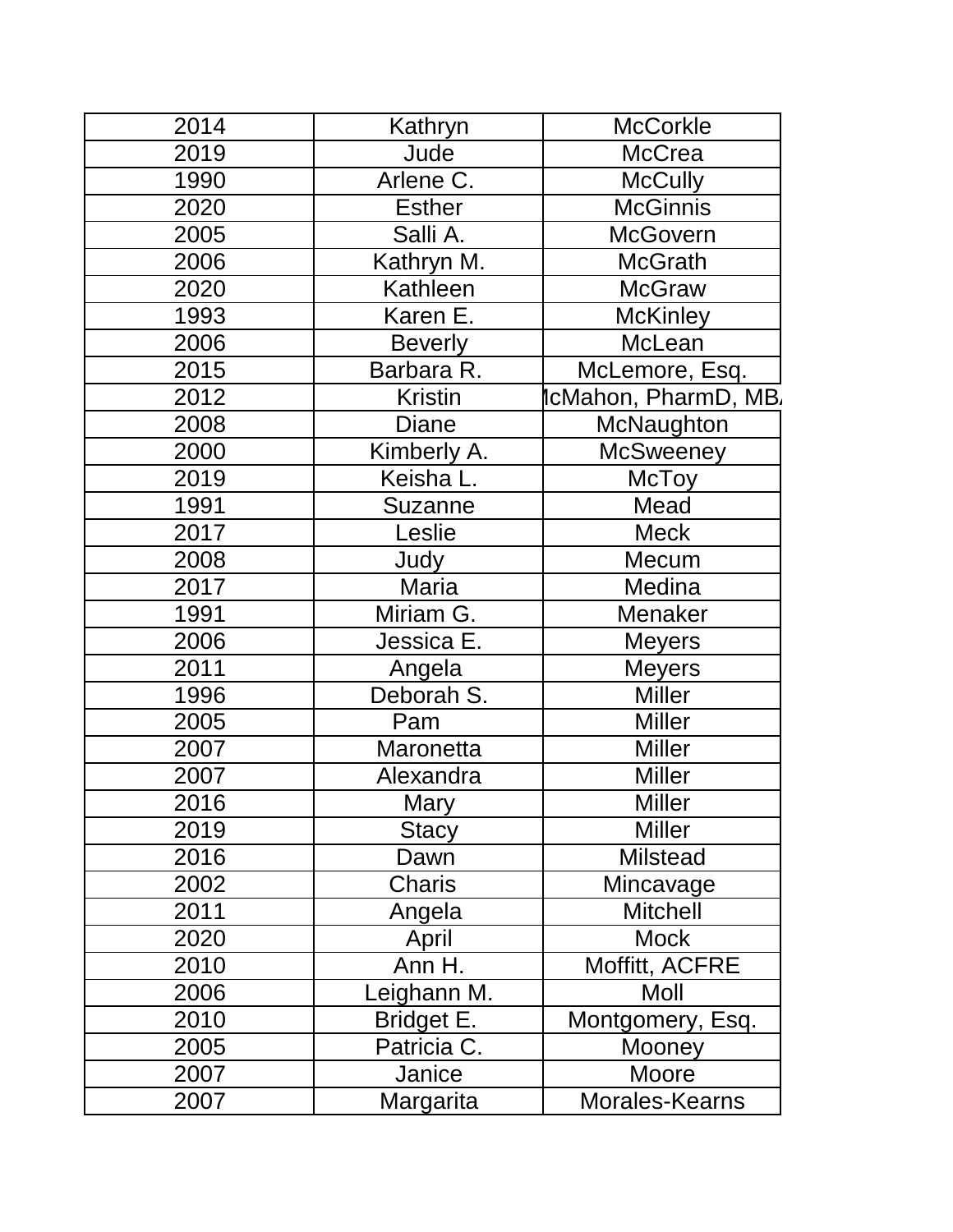| 1993 | Nancy E.         | Morgan           |
|------|------------------|------------------|
| 1998 | Sylvia J.        | <b>Morris</b>    |
| 2018 | Kathy            | Morrison         |
| 2007 | Juanita          | Mort             |
| 2000 | Kathy            | <b>Mrksic</b>    |
| 2003 | Ann              | Mudgett          |
| 2000 | Elizabeth P.     | Mullaugh         |
| 2007 | S. Christine     | <b>Mummert</b>   |
| 2009 | S. Christine     | <b>Mummert</b>   |
| 2019 | Saima            | Mumtaz           |
| 2006 | Patricia         | <b>Murray</b>    |
| 2009 | Lisa A.          | Myers, CPA       |
| 2014 | <b>Danielle</b>  | N. Prokopchak    |
| 2015 | Diane            | Naugle           |
| 1996 | Beverly J.       | Nawa             |
| 2010 | Annette          | Newcomb          |
| 1999 | Doris K.         | <b>Ney</b>       |
| 2013 | Sandra           | Neydl            |
| 1995 | Michele Monoghan | <b>Nicholas</b>  |
| 2016 | <b>Elaine</b>    | <b>Nissley</b>   |
| 1991 | Carol A.         | Nixdorf          |
| 1995 | Angela M.        | Norkiewicz       |
| 1996 | Pamela           | Nothstein        |
| 2018 | <b>Kristin</b>   | Novinger         |
| 2015 | Jaime            | Novinger-Toigo   |
| 1990 | Patricia A       | O'Brien          |
| 1990 | Peggy            | O'Hara           |
| 2020 | <b>Molly</b>     | O'Keefe          |
| 2012 | Alexandra        | <b>Oles</b>      |
| 2001 | <b>Kristen</b>   | Olewine          |
| 2016 | Mary             | Oliveira         |
| 1998 | <b>Trudie</b>    | Olkowski         |
| 2008 | Tracy            | Onorofsky        |
| 2010 | Kristi L.        | Orendi           |
| 2010 | Kim              | Ortenzio-Nielsen |
| 2011 | Barbara E.       | Ostrov, MD       |
| 2004 | Arlene           | Oyler            |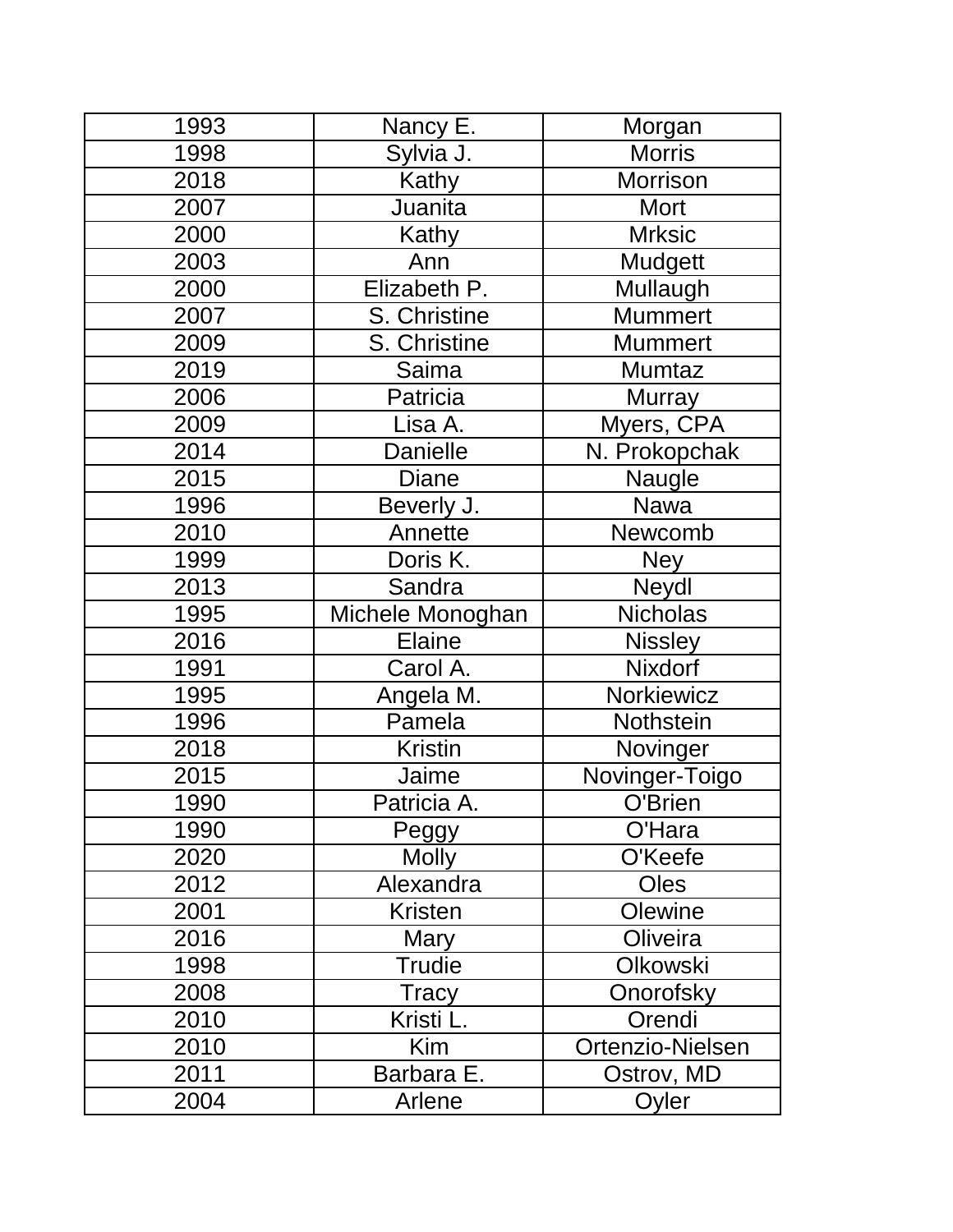| 2018 | <b>Tressia</b>     | Pankewicz           |
|------|--------------------|---------------------|
| 2019 | Kathy L.           | Pape                |
| 2010 | Mary               | Parsons             |
| 2008 | <b>Christine</b>   | <b>Patrick</b>      |
| 2004 | Kathleen           | Pavelko             |
| 2018 | <b>Christine</b>   | Pavlakovich         |
| 2011 | Tracy              | Pawelski            |
| 1996 | Carrie J.          | Pecht               |
| 2014 | Kathy              | Peffer              |
| 2018 | <b>Beth</b>        | Peiffer             |
| 2001 | Roberta            | Penny               |
| 2000 | Cassandra W.       | Pepinsky            |
| 2008 | Susan B.           | Pera                |
| 2006 | Yolanda            | Perez-Rivera        |
| 2017 | Christina          | Perrson             |
| 2001 | Yolanda G.         | Perry               |
| 2014 | Robin              | Perry-Smith         |
| 1991 | Sheila M.          | Person              |
| 2015 | Jeannine           | Peterson            |
| 2020 | Megan              | Peterson            |
| 2011 | Jeannine D.        | Peterson, MPA       |
| 2012 | Linda              | Pheasant            |
| 2007 | Debra A.           | Pierson             |
| 1999 | Susan              | Piggott             |
| 2011 | <b>Michelle</b>    | Pila-Brogna         |
| 2006 | Kim                | <b>Pizzingrilli</b> |
| 1997 | Rosanne T.         | Placey              |
| 2007 | Morgan             | Plant               |
| 2005 | Pamela             | Polacek             |
| 2002 | Grace M.           | Pollock             |
| 1996 | Catherine          | Pomanti             |
| 2003 | Yvette             | Porter              |
| 1995 | Cynthia West       | Presley             |
| 1996 | Carolyn Runyan     | Price               |
| 2012 | Rebecca            | Price               |
| 2007 | Patricia Patterson | Prim                |
| 2020 | Valerie            | <b>Pritchett</b>    |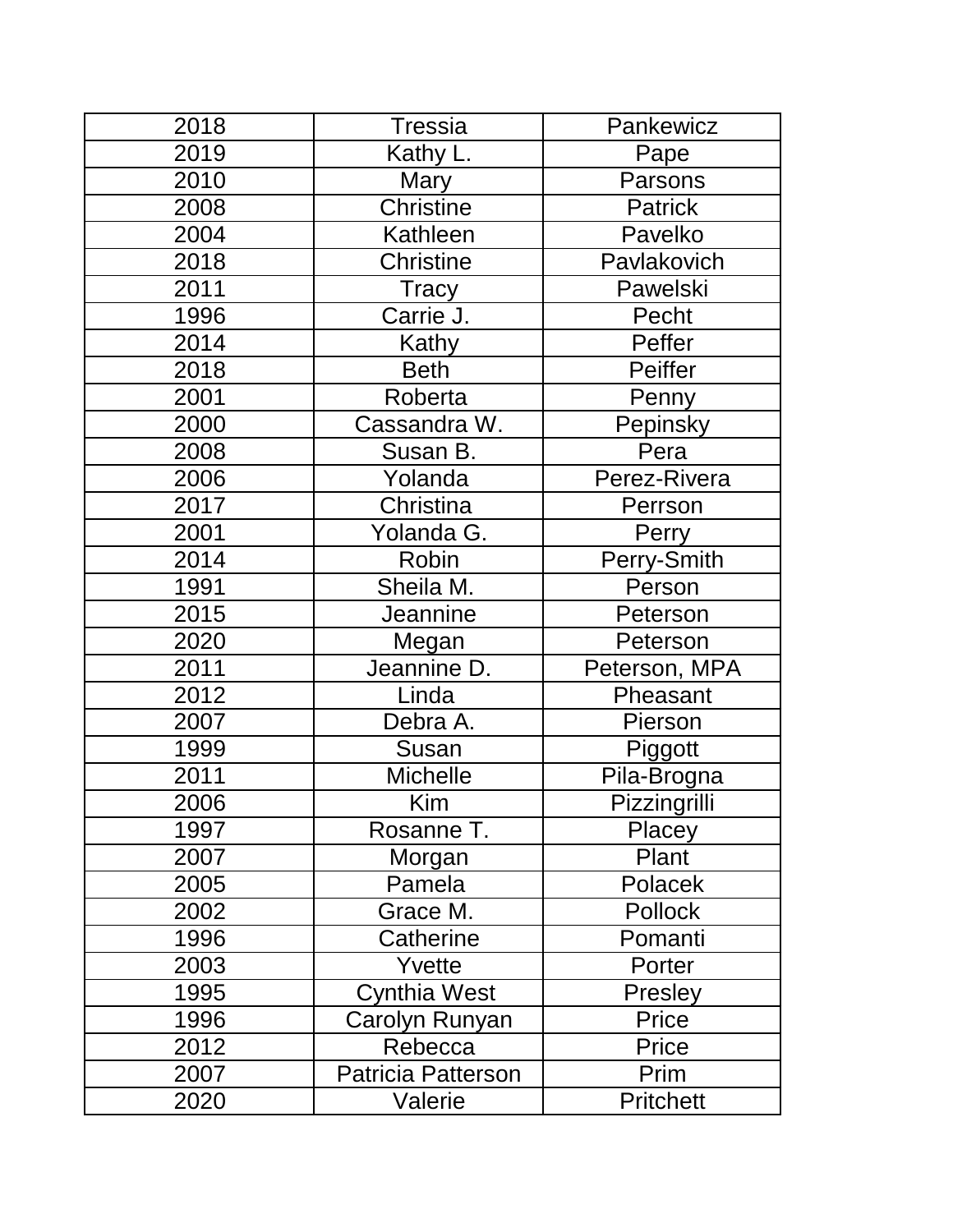| 2003 | <b>Bonnie</b>  | Pyett-Mora         |
|------|----------------|--------------------|
| 2006 | Tracey L.      | Rash               |
| 1998 | Lisa A.        | Ravenel            |
| 1992 | Sandra M.      | Raynes             |
| 1990 | Kathleen A.    | Rebena             |
| 1997 | Connie L.      | Reber              |
| 1994 | Judith A.      | <b>Redlawsk</b>    |
| 1991 | Velma A.       | Redmond            |
| 2009 | Velma A.       | Redmond            |
| 2019 | Terri          | Redmond            |
| 1995 | Louise K.      | Reich              |
| 2017 | Victoria A.    | Reider             |
| 2017 | <b>Nicole</b>  | <b>Reilly</b>      |
| 2013 | Cynthia        | Reinhart           |
| 2018 | Dr. Lavette    | <b>Renee Paige</b> |
| 2008 | Nancy C.       | <b>Resnick</b>     |
| 2008 | Laura          | Reynolds           |
| 1996 | Kathleen M.    | Rhyne              |
| 1998 | Carole C.      | <b>Rich</b>        |
| 1996 | Gwendolyn I.   | <b>Richards</b>    |
| 1993 | <b>Darlene</b> | Rickenbach         |
| 2011 | Gayle          | <b>Rife</b>        |
| 1998 | Mary Lou       | <b>Riker</b>       |
| 2011 | <b>Vicki</b>   | Riordan            |
| 2019 | Gina           | Riordan            |
| 2019 | Jessica l      | <b>Ritchie</b>     |
| 1992 | Carol A.       | <b>Ritter</b>      |
| 1996 | Linda L.       | <b>Ritter</b>      |
| 2009 | Lisa A.        | Ritter, CPA, CFE   |
| 2010 | <b>Nancy</b>   | Rockey             |
| 1993 | Jeannine M.    | Rogowicz           |
| 2019 | Karen          | Roland             |
| 1994 | Mary A.        | Roth               |
| 2019 | Ginny          | Roth               |
| 2009 | Susannah J.    | Rothman            |
| 1994 | Jacqueline E.  | <b>Rothschild</b>  |
| 2015 | Martha         | Rougeux            |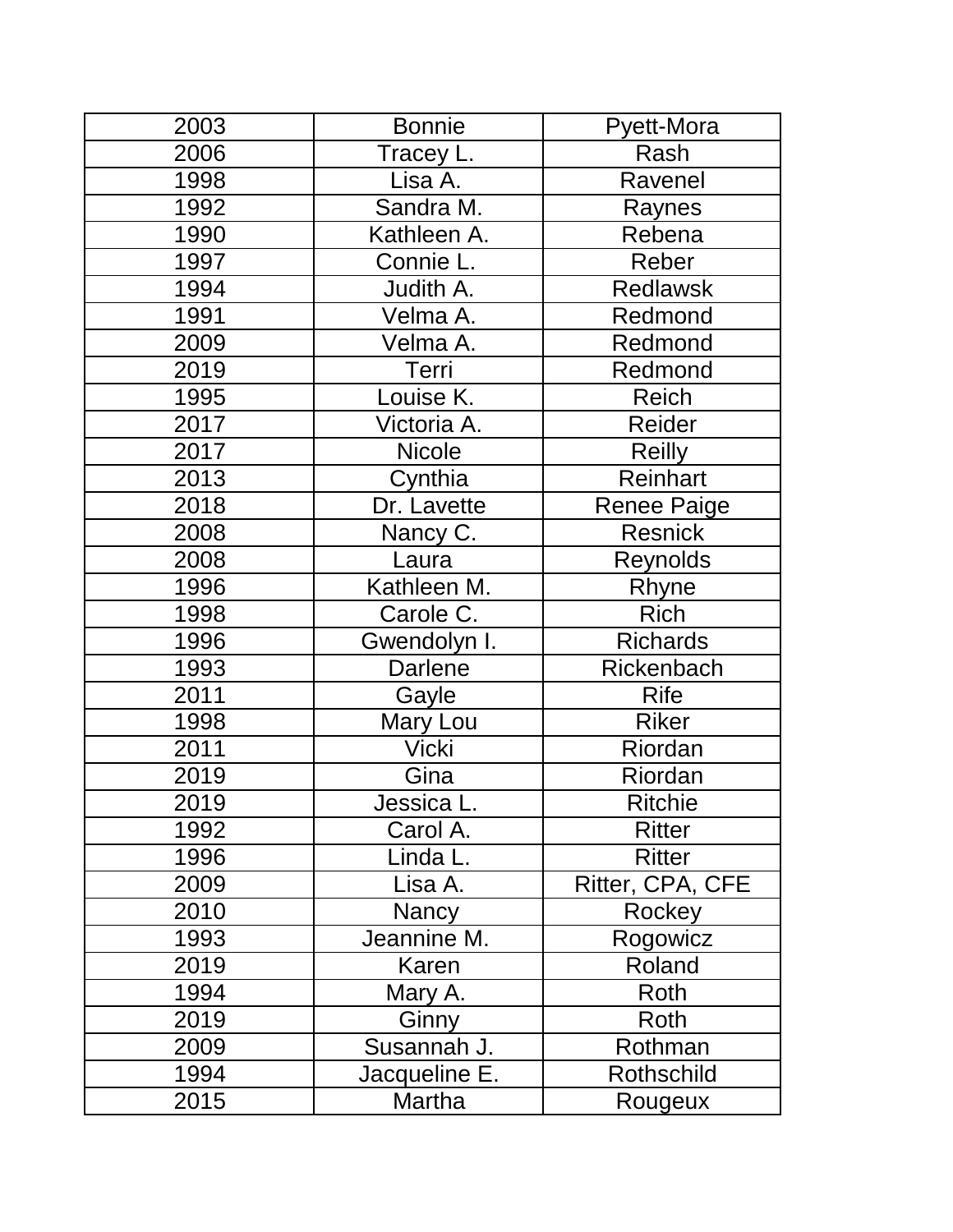| 2018 | <b>Karen</b>     | Rousche         |
|------|------------------|-----------------|
| 2016 | Jodie            | Ruediger        |
| 2007 | Karen            | Rugen           |
| 1990 | Kendra J.        | Ruhl            |
| 2003 | Delilah          | Rumberg         |
| 2007 | Sharon           | Ryan            |
| 2012 | Susan            | <b>Rzucidlo</b> |
| 1995 | Deborah S.       | <b>Saline</b>   |
| 1992 | Susan H.         | <b>Sallade</b>  |
| 2020 | Fina             | Salvo           |
| 1991 | Marthena         | Sams            |
| 2002 | Josetta          | Santiago        |
| 2007 | Sharon           | <b>Saunders</b> |
| 1994 | Dana             | Scaduto         |
| 2001 | Carolyn F.       | Scanlon         |
| 1997 | Kimberly K.      | <b>Schaller</b> |
| 2012 | <b>Britta</b>    | <b>Schatz</b>   |
| 2012 | Barbara L.       | <b>Schell</b>   |
| 2001 | Cara-Lynne       | Schengrund      |
| 1995 | Judith B.        | <b>Schimmel</b> |
| 2009 | Marie B.         | Schleicher      |
| 1997 | Linda R.         | Schroeder       |
| 2011 | Jennifer L.      | <b>Schultz</b>  |
| 2019 | Sandie           | <b>Schultz</b>  |
| 2017 | Dr. Karen        | Scolforo        |
| 2010 | Shawn            | <b>Scott</b>    |
| 2017 | Dorothy M.       | <b>Scott</b>    |
| 1995 | <b>Christine</b> | <b>Sears</b>    |
| 1996 | Traci I.         | Self            |
| 2019 | Theresa          | <b>Sellers</b>  |
| 1996 | Sandy            | Senich          |
| 2016 | Lori             | Serratelli      |
| 2014 | Paula            | <b>Sheaffer</b> |
| 2016 | Marla            | <b>Sheaffer</b> |
| 1999 | Susan            | Shebosky        |
| 2001 | Barbara L.       | <b>Shelton</b>  |
| 2014 | Ann              | <b>Shields</b>  |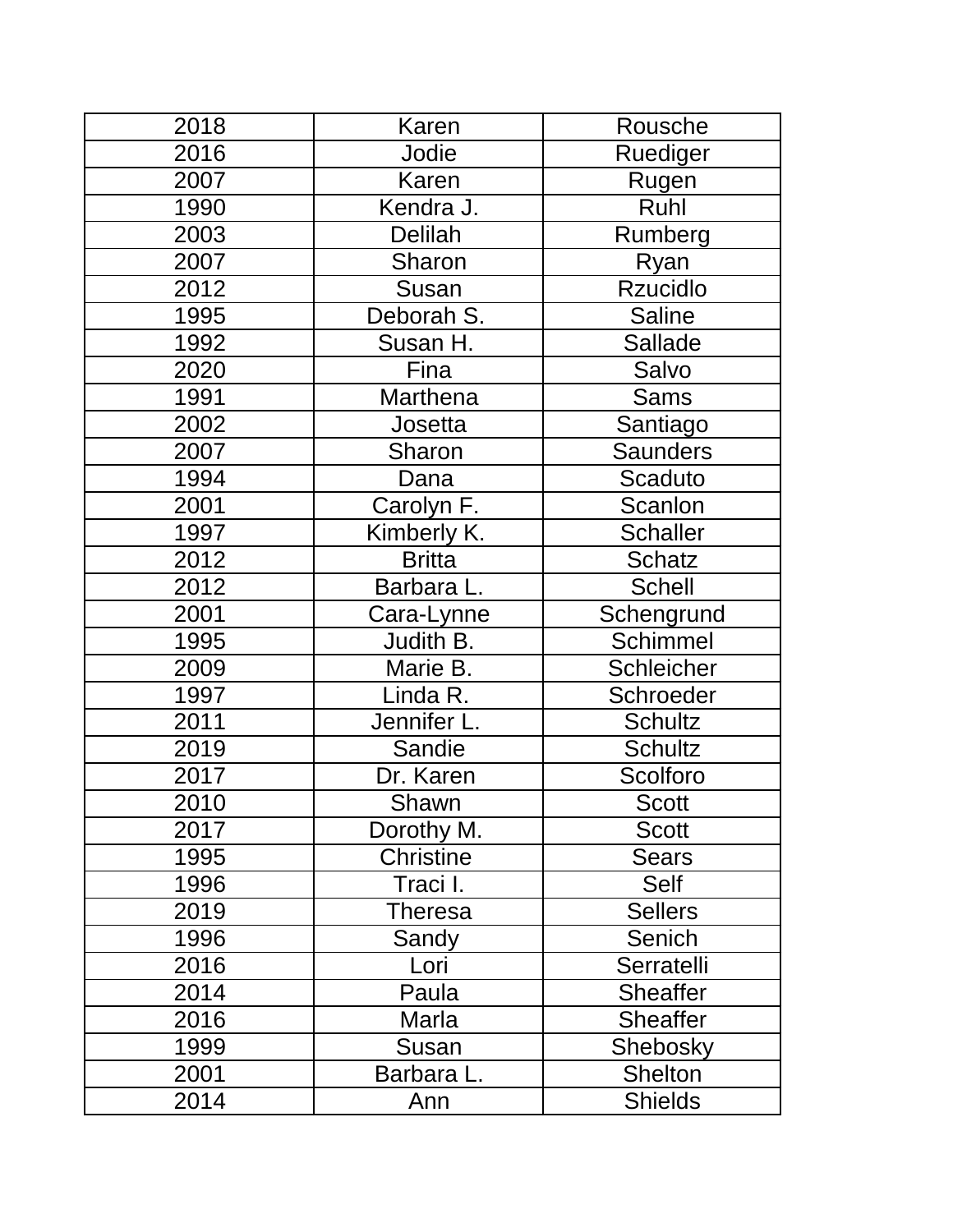| 2017 | <b>Ruth</b>   | Shiffler              |
|------|---------------|-----------------------|
| 2007 | Linda J.      | <b>Shorey</b>         |
| 2006 | LeeAnn C.     | <b>Shupp</b>          |
| 1995 | Karen         | <b>Shustack</b>       |
| 2009 | Joan          | Silver                |
| 2016 | Dr. Patricia  | Silveyra              |
| 2017 | Dr. Mary      | Simmonds              |
| 1997 | Sheryl M.     | <b>Simmons</b>        |
| 2005 | Valerie G.    | <b>Simmons</b>        |
| 2012 | <b>Sheryl</b> | <b>Simmons</b>        |
| 1999 | Susan D.      | <b>Simms</b>          |
| 1994 | <b>Bonita</b> | <b>Simpson-Raines</b> |
| 1996 | Kathleen L.   | <b>Sitler</b>         |
| 2018 | Crystal       | <b>Skotedis</b>       |
| 1990 | Kathleen A.   | Smarilli              |
| 2000 | Anita M.      | Smith                 |
| 2000 | Teresa M.     | Smith                 |
| 2000 | Jessie L.     | Smith                 |
| 2004 | Carolyne      | Smith                 |
| 2005 | Angie M.      | Smith                 |
| 2006 | Susanna       | Smith                 |
| 2005 | Pamela        | Smith-Thomas          |
| 1995 | Karen A.      | Snyder                |
| 1995 | Amy M.        | Snyder                |
| 2019 | Gail          | Snyder                |
| 1992 | Sara J.       | Songy                 |
| 1992 | Stephanie V.  | Sorenson              |
| 2001 | Alyce         | Spector               |
| 2010 | Helen         | Spence                |
| 2013 | Jessica       | Sprajcar              |
| 2003 | Sharon        | Stabinski             |
| 2013 | Lecia         | Stanley Jordan        |
| 2011 | Sandra Funt   | <b>Stefanic</b>       |
| 2020 | Sandra        | <b>Stefanic</b>       |
| 2000 | Carol A.      | Steinour              |
| 1996 | Tara          | <b>Stevens</b>        |
| 2017 | Sari          | <b>Stevens</b>        |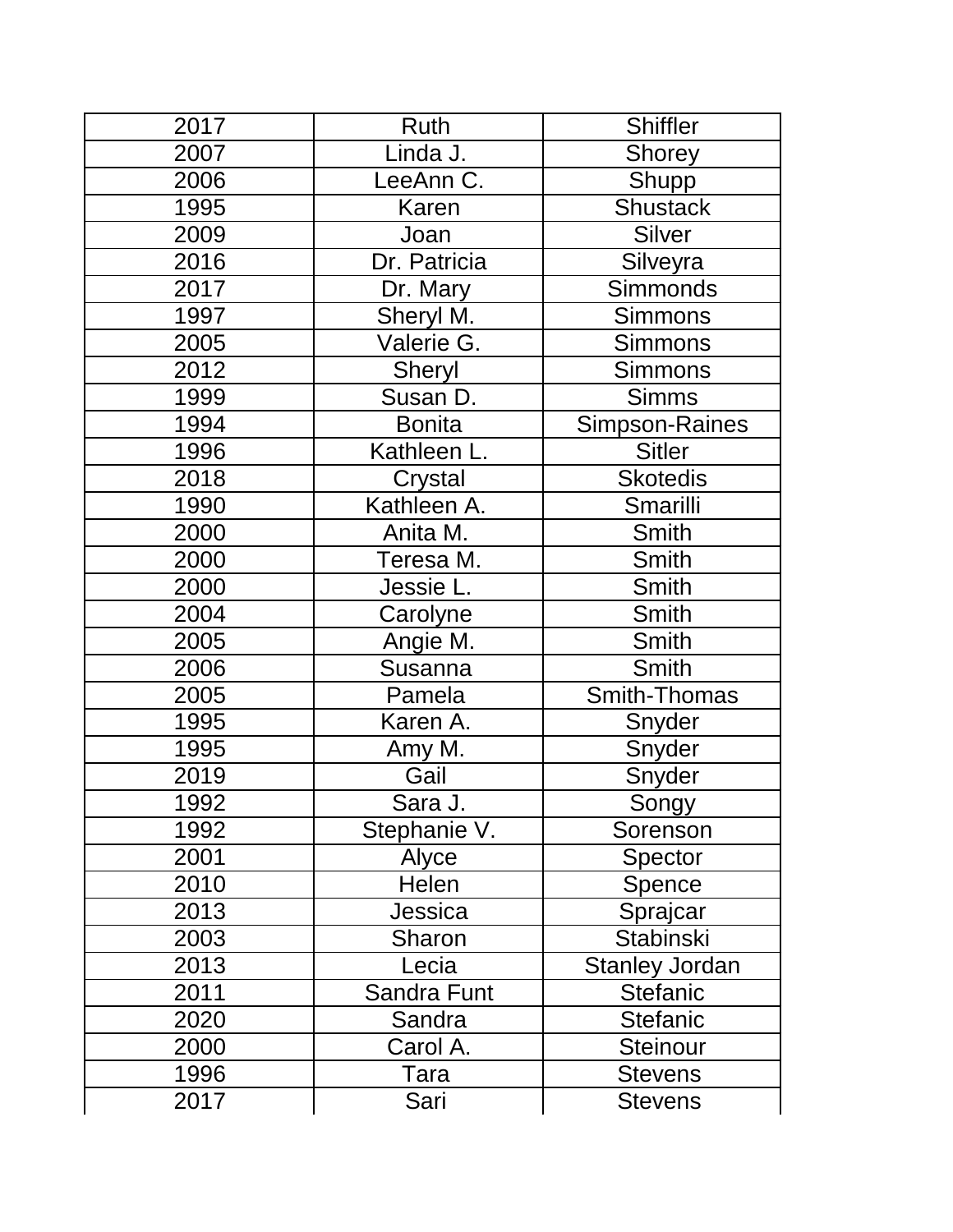| 2014 | Rebecca        | <b>Stevenson</b>       |
|------|----------------|------------------------|
| 2005 | Marsha         | <b>Stewart</b>         |
| 2018 | <b>Nicole</b>  | <b>Stezar Kaylor</b>   |
| 2017 | Casey          | Stokes-Rodriguez       |
| 2008 | Kay            | <b>Straw</b>           |
| 2009 | Deborah M.     | Suder                  |
| 2012 | Julie          | Sullivan               |
| 2004 | Norma          | Swain                  |
| 2014 | Pearl          | Sweeting               |
| 2017 | Kathy          | Sweigert               |
| 2017 | Jennifer R.    | <b>Switzler</b>        |
| 2001 | Gena           | <b>Tallarico</b>       |
| 2020 | Cathy          | Tama-Troutman          |
| 2000 | Rhodia D.      | <b>Thomas</b>          |
| 2020 | Lisa           | Thomas                 |
| 1996 | Barbara A.     | Thompson               |
| 2014 | Rebecca        | <b>Thompson Haner</b>  |
| 2009 | Luanne E.      | Thorndyke, M.D.        |
| 2008 | Cynthia        | Todoroff               |
| 1996 | Diane M.       | Tokarsky               |
| 2020 | <b>Marisa</b>  | <b>Tokarsky</b>        |
| 2009 | Diane M.       | Tokarsky, Esq.         |
| 2015 | Cynthia        | Tolsma                 |
| 2002 | Jane           | <b>Tompkins</b>        |
| 2004 | Yancie         | Toran                  |
| 2017 | Dr. Lisa       | Torp                   |
| 2016 | Joan           | <b>Tracy</b>           |
| 1990 | Carolyn B.     | Troxell                |
| 2008 | <b>Kristal</b> | <b>Turner-Childs</b>   |
| 1991 | Susan J.       | Uhl                    |
| 2009 | Staci L.       | Ulp                    |
| 2004 | Tonia          | <b>Ulsh</b>            |
| 2016 | Leigh Ann M.   | Urban                  |
| 1993 | Mary Anne      | Van Arsdale            |
| 2017 | Ann            | Van Dyke               |
| 2007 | Pat            | Vance                  |
| 2015 | Gloria         | <b>Vazquez Merrick</b> |